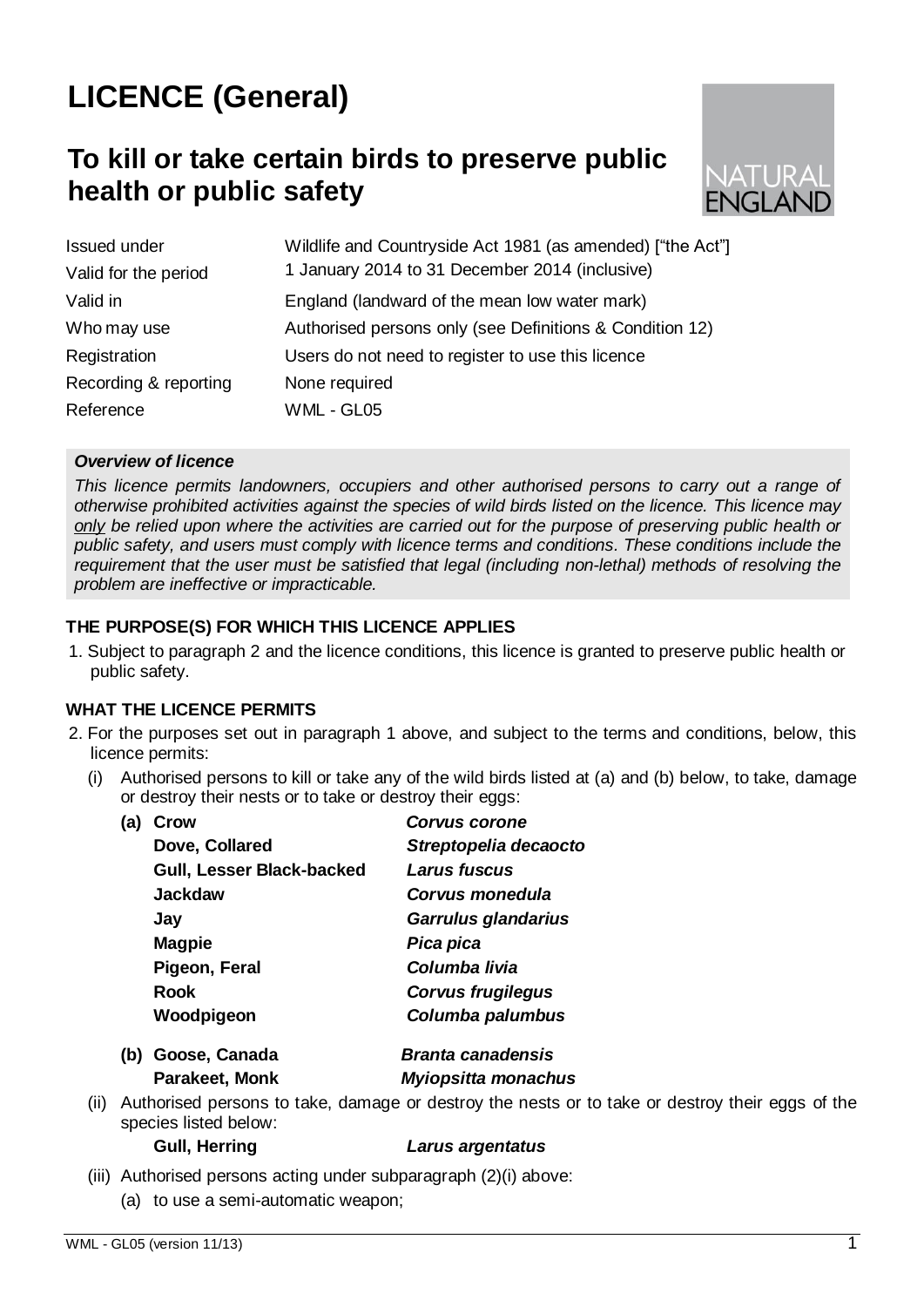- (b) to use a cage trap, the dimensions of which do not satisfy the requirements of section 8(1) of the Act;
- (c) to use any hand held or hand propelled net to take birds whilst not in flight; and
- (d) in relation to the killing or taking of **Feral Pigeon (***Columba livia***)** only:
	- i. to use any device for illuminating a target or any sighting device for night shooting;
	- ii. to use any form of artificial lighting or any mirror or other dazzling device.

#### **LICENCE CONDITIONS**

- 3. In respect to the species listed at paragraph 2(i)(a) and 2(ii) above, this licence can only be relied on in circumstances where the authorised person is satisfied that appropriate legal methods of resolving the problem such as scaring and proofing are either ineffective or impracticable (see note o).
- 4. Except as specifically permitted under subparagraph 2(iii) above, this licence does not authorise the use of any method of killing or taking which is prohibited by section 5 or section 8 of the Act.
- 5. Any birds killed in accordance with this licence must be killed in a quick and humane manner. Canada Geese held captive prior to being killed must be killed out of sight of other captive birds of the same species (see note k(ii)).
- 6. Where any cage trap, including a trap authorised under subparagraph 2(iii) above is used, then only the bird species listed in this paragraph may be used as decoys:

| Crow           | <b>Corvus corone</b>       |
|----------------|----------------------------|
| Jackdaw        | Corvus monedula            |
| Jay            | Garrulus glandarius        |
| <b>Magpie</b>  | Pica pica                  |
| Parakeet, Monk | <b>Myiopsitta monachus</b> |
| Rook           | <b>Corvus frugilegus</b>   |
|                |                            |

- 7. All relevant animal welfare legislation must be complied with at all times, including the Animal Welfare Act 2006. This includes providing decoy birds with adequate food, water at all times, appropriate shelter and a suitable perch that does not cause discomfort to the birds" feet (see note v).
- 8. Where any live animal, other than a bird included in the list at subparagraph 2(i) above, or an animal of a species listed on Schedule 9 of the Act, has become confined in a cage trap, if fit to be released, it must be released immediately upon discovery at the point of capture (or as close as it is safe to do so). See **note n** regarding any animals that are listed on Schedule 9.
- 9. When in use, every cage trap used in accordance with this licence must be physically inspected at least once every day at intervals of no more than 24 hours except where this is not possible because of severe weather conditions. In such cases, every effort must be made to inspect the cage trap as soon as possible. Such an inspection must be sufficient to determine whether there are any live or dead birds or other animals in the trap (see note t).
- 10. At each inspection any dead animal, including any dead bird, caught in the trap must be removed from it (see note k(ii)).
- 11. Where a cage trap is not in use, it must be rendered incapable of holding or catching birds or other animals. Any bait, food, water or decoy birds must also be removed (see note u).
- 12. No person convicted on or after 1 January 2010 of an offence to which this paragraph applies may use this licence unless, in respect of that offence they are either (1) a rehabilitated person for the purposes of the Rehabilitation of Offenders Act 1974 and their conviction is treated as spent; or (2) in respect of such an offence, a court has made an order discharging them absolutely. This paragraph applies to offences under the Wildlife and Countryside Act 1981, the Conservation (Natural Habitats &c.) Regulations 1994, the Conservation of Habitats and Species Regulations 2010, the Protection of Badgers Act 1992, the Deer Act 1991, the Hunting Act 2004, the Wild Mammals (Protection) Act 1996, the Animal Welfare Act 2006 and the Protection of Animals Act 1911 (all as amended) (see note i).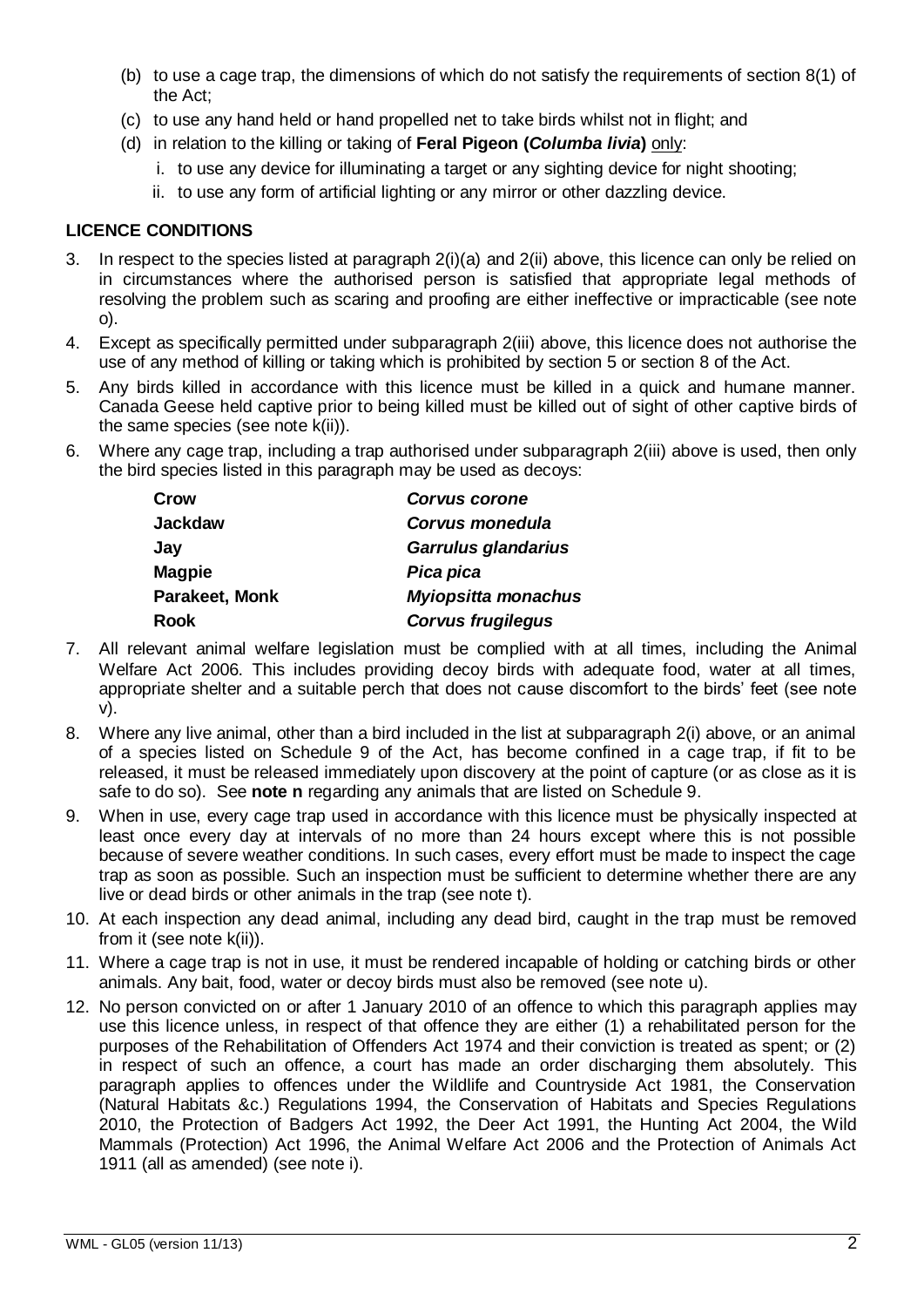#### **Definitions used in this licence**

- 13. "*authorised person*" At the time of issue of this licence, "authorised person" is defined in section 27(1) of the Wildlife and Countryside Act 1981 as:
	- i. the owner or occupier, or any person authorised by the owner or occupier, of the land on which the action authorised is taken;
	- ii. any person authorised in writing by the local authority for the area within which the action authorised is taken; and
	- iii. as respects anything done in relation to wild birds, any person authorised in writing by any of the following bodies, that is to say, any of the GB conservation bodies [*this includes Natural England]*, a district board for a fishery district within the meaning of the Salmon Fisheries (Scotland) Act 1862 or a local fisheries committee constituted under the Sea Fisheries Regulation Act 1966;
	- iv. any person authorised in writing by the [Environment Agency], a water undertaker or a sewerage undertaker,

so, however, that the authorisation of any person for the purposes of this definition shall not confer any right of entry upon any land.

- 14. "*to kill*" includes accidentally to wound whilst attempting to kill in accordance with this licence.
- 15. "*humane*" means taking all reasonable precautions to ensure that any killing of birds under this licence is carried out by a single, swift action.
- 16. "*semi-automatic weapon*" means any weapon which is not prohibited by section 5 of the Firearms Act 1968 as amended and which has a magazine capable of holding more than two rounds of ammunition, where the depression of the trigger discharges a single shot and reloads the next, each subsequent shot requiring a further depression of the trigger.
- 17. "*wild bird*" has the same meaning as in section 27 of the Act. At the time of issue of this licence, "*wild bird" is defined as "any bird of a species which is ordinarily resident in or is a visitor to the European territory of any member State in a wild state but does not include poultry, or except in sections 5 and 16, any game bird*".

#### **WARNING**

Failure to act within the purpose of this licence as set out in paragraph 1 or failure to comply with the terms and conditions may mean that the licence cannot be relied upon and an offence could therefore be committed. The maximum penalty available for an offence under the Act is, at the time of the issue of this licence, a level 5 fine (£5000) and/or a six month custodial sentence.

Issued for and on behalf of Natural England on 31st December 2013

#### **EXPLANATORY NOTES**

#### **The law**

- a) Natural England has issued this licence in exercise of the powers conferred by Section 16 (1)(i) and section 16(5) of the Act, being satisfied that as regards the purpose set out at paragraph 1 there is no other satisfactory solution. Visit the Office of Public Sector Information website to view the full text of this legislation [\(www.opsi.gov.uk/legislation/about\\_legislation\)](http://www.opsi.gov.uk/legislation/about_legislation).
- b) Under section 1 of the Act it is an offence for any person to kill, injure or take any wild bird; to take, damage or destroy the nest of any wild bird while the nest is in use or being built; or to take or destroy an egg of any wild bird.
- c) Section 5 of the Act prohibits the use of certain methods of killing and taking wild birds including, but not exclusively, the use of any poisonous, poisoned or stupefying substance, any bow or crossbow, any explosive other than ammunition for a firearm, or any chemical wetting agent.
- d) Under section 8 of the Act, it is an offence for any person to keep or confine any bird whatever in any cage or other receptacle which is not sufficient in height, length or breadth to permit the bird to stretch its wings freely.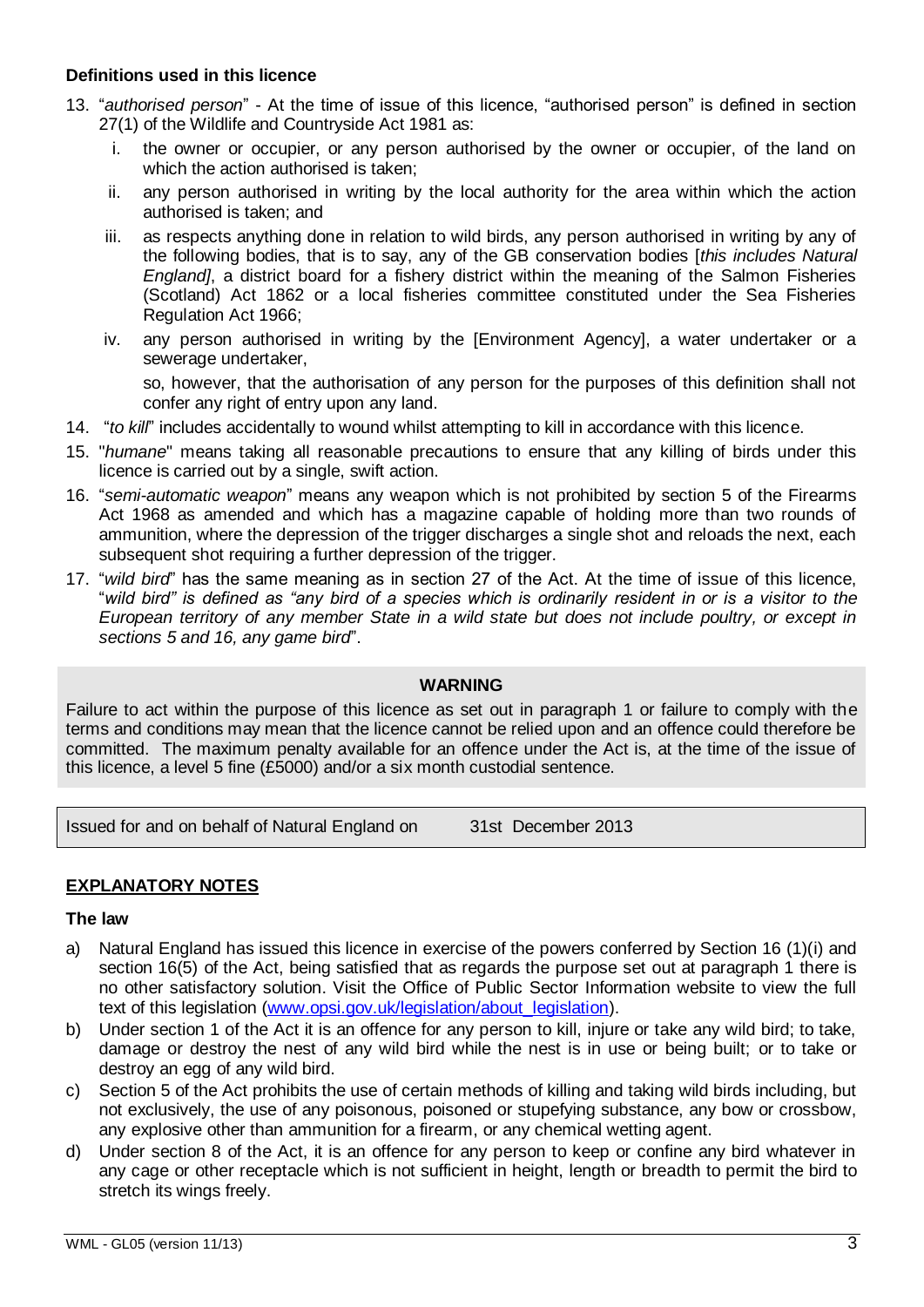e) Section 16(1) of the Act provides that sections 1, 5 and 8 shall not apply to anything done under and in accordance with the terms of a licence granted by the appropriate authority, which is, in England, Natural England.

#### **The limits of this licence**

- f) This licence permits action only for the purposes specified in paragraph 1. You may not use it to prevent nuisance (such as excessive noise).
- g) This licence does not confer any right of entry upon land.
- h) Birds killed or taken under this licence may be eaten, but, with the exception of the **woodpigeon** (*Columba palumbus*), may not be sold for human consumption.
- i) Any person not permitted to use this General Licence on account of a relevant conviction (see Condition 12) may still apply to Natural England for a specific licence for the purpose(s) and activities covered by this licence. Any such application will be considered on its merits.
- j) Please note that except as provided under section 16(7) of the Act, this licence does not permit actions prohibited under any other legislation. For example,
	- i. *Firearms:* where the action involves the use of firearms, it is the authorised person"s responsibility to ensure that he complies with all relevant legislation,
	- ii. *Protected Sites:* anyone acting under this licence is not exempt from the provisions of section 28E of the Act, as amended. This means that owners and occupiers of sites designated as Sites of Special Scientific Interest are obliged to seek the consent of Natural England if they propose to carry out, cause or permit to be carried out, an activity on the site that is listed on the protected site notification as an "operation likely to damage",

Statutory undertakers (as defined under Section 28G of the Act) are reminded that they are obliged under Section 28H of the Act to give notice to Natural England before carrying out operations likely to damage any of the special interest features of a Site of Special Scientific Interest (SSSI) and this obligation applies even where the operations are carried out on land not included in the SSSI. To identify SSSIs and the features for which they are designated, refer to [www.magic.gov.uk.](http://www.magic.gov.uk/) Consult the site notification for details of 'operations likely to damage", and consider whether your activity is likely to have an impact. Advice may be sought from Natural England's regional teams [\(www.naturalengland.org.uk/contact/](http://www.naturalengland.org.uk/contact/) or Telephone 0845 600 3078).

- k) Persons acting under this licence should have regard to:
	- i. the Environmental Protection (Restriction on Use of Lead Shot) (England) Regulations 1999 (SI 1999/2170). Regulation 3 prohibits the use of lead shot for the purpose of shooting quarry species of wildfowl with a shot gun anywhere in the country and all use of lead shot for shotgun shooting on most wetlands important for waterbirds, and
	- ii. good practice and any legislation affecting the disposal of the carcase(s) of any bird killed in accordance with this licence.
- l) The provisions of this licence only apply landward of the mean low water mark in England. The Marine Management Organisation is responsible for all licensing seaward of the mean low water mark.
- m) This licence may be modified or revoked at any time.

#### **Non-native species**

- n) Under section 14 of the Act it is an offence to release into the wild any animal included in Part 1 of Schedule 9 to the Act. Any animals of species listed on Schedule 9 caught under this licence should be treated as follows:
	- i. Animals of the following species, which are considered native to Great Britain, must be released immediately upon discovery. This is permitted under General Licence WML- GL22.

| <b>Barn Owl</b>     | Tyto alba                 |
|---------------------|---------------------------|
| <b>Capercaillie</b> | Tetrao urogallus          |
| Corncrake           | <b>Crex crex</b>          |
| <b>Common crane</b> | <b>Grus grus</b>          |
| Northern goshawk    | <b>Accipiter gentilis</b> |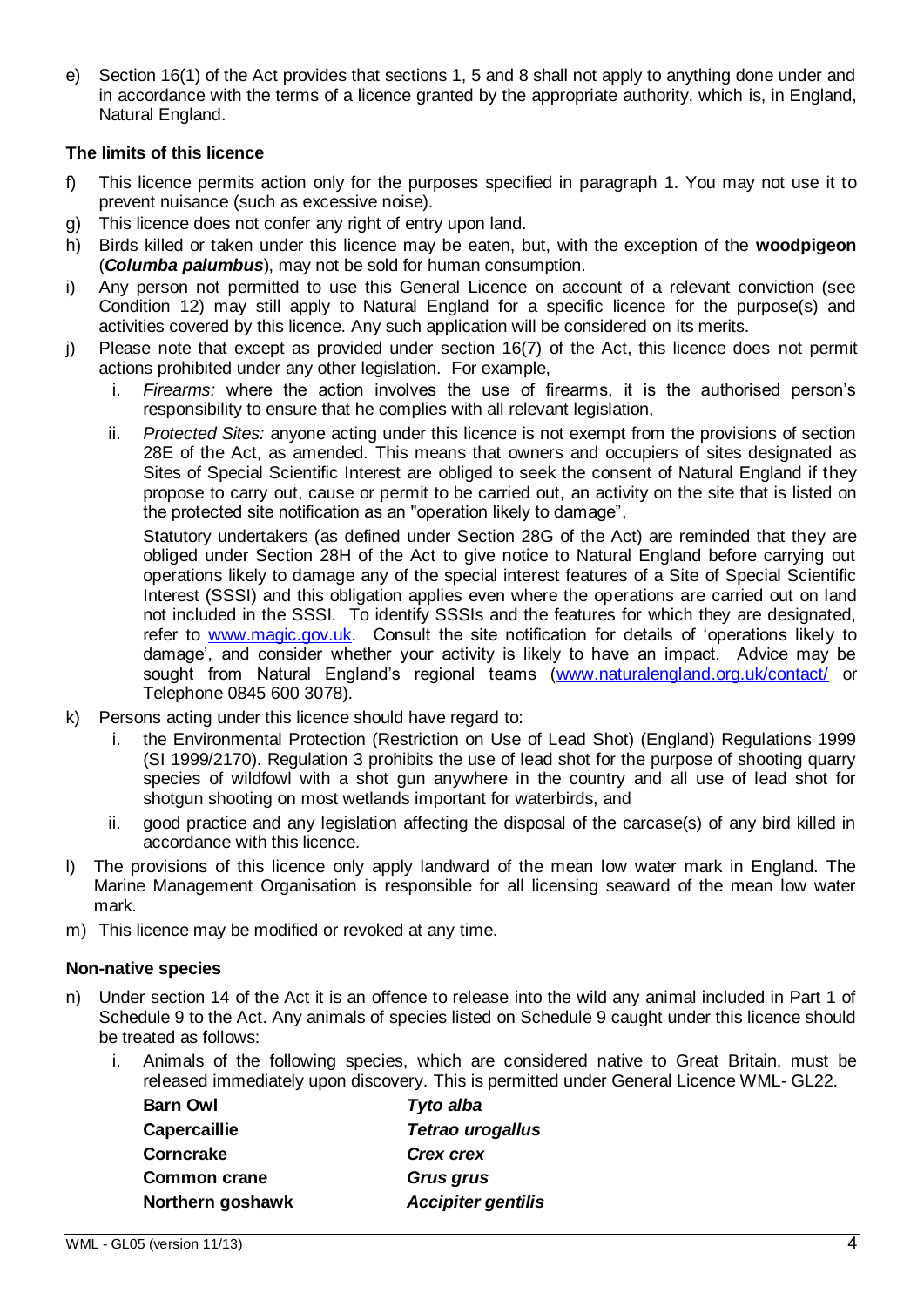| Red-billed chough  |  |  |
|--------------------|--|--|
| <b>Red kite</b>    |  |  |
| alnca halict-atidW |  |  |

### **Red-billed chough** *Pyrrhocorax pyrrhocorax* **Red kite** *Milvus milvus*

**White-tailed eagle** *Haliaetus albicilla* (also known as *Haliaeetus albicilla*)

- ii. Animals of other species listed on Schedule 9 (this includes the Canada goose, *Branta canadensis* and the Monk parakeet, *Myiopsitta monachus*) must not be released or allowed to escape into the wild. It is preferable that these animals are killed in a quick and humane manner as soon as reasonably practicable after discovery. These animals may only be released under an individual licence obtained from Natural England.
- o) Condition 3 of this licence which requires users to satisfy themselves that other appropriate legal methods of resolving the problem are either ineffective or impracticable - only applies to bird species that Natural England considers to be native to Great Britain (these are listed at paragraph 2(i)(a) and  $2(ii)$ ; it does not apply to non-native species (listed at paragraphs  $2(i)(b)$ ). People may use nonlethal methods, such as scaring and proofing, for non-natives and are encouraged to do so where this is the best solution to a problem, but these methods do not need to be shown to be ineffective or impracticable before this licence can be relied upon.

#### **General welfare considerations**

- p) Under the Animal Welfare Act 2006 it is an offence to cause any unnecessary suffering to an animal (including birds) under the control of man (section 4 of the 2006 Act). This applies to the humane despatch of captured animals and to the treatment of animals held in traps or nets.
- q) It is the responsibility of each person relying on this licence to use appropriate equipment (e.g. trap, net, firearm and ammunition) and to ensure that they are competent to use such equipment so as to avoid causing unnecessary suffering.
- r) *Severe Weather and Waterfowl Shooting*: During periods of prolonged severe cold weather users of this licence are asked to show, where appropriate, **voluntary restraint** in activities (such as shooting and scaring) that could disturb waterfowl (ducks, geese, and waders). The Natural England, Defra, JNCC, and BASC websites will indicate when periods of "voluntary restraint" or statutory suspension apply. A statutory suspension temporarily prohibits the shooting of any bird on Schedule 2 Part 1 of the Wildlife and Countryside Act 1981 (which includes Canada geese). **Please note that this licence may still be used to take or kill Canada geese during periods subject to a statutory suspension of shooting, although users are asked to show voluntary restraint where appropriate**. For more information visit the JNCC website: [www.jncc.gov.uk/page-2894](http://www.jncc.gov.uk/page-2894)

#### **Use of traps**

- s) Where cage traps used under the terms of this licence consistently capture birds not included in the list at subparagraph 2(i), the trap should be moved, as a matter of good practice, to a different location in order to minimise the risk of such birds being caught again.
- t) The authorised person should have regard to the inspection requirements contained in paragraph 9 when considering the use of a cage trap under this licence. As a matter of good practice, cage traps should not be used during severe weather conditions, or when such conditions are reasonably anticipated.
- u) In order to render any cage trap incapable of holding or catching birds or other animals, it is necessary to either secure the door in a fully open or closed position or to remove the door completely.
- v) Treatment of decoy birds:
	- i. In addition to the general welfare provisions stipulated above, where a decoy bird is used, under Section 9 of the Animal Welfare Act 2006 the person setting and operating a trap is also responsible for the welfare of the decoy bird, ensuring that it has sufficient food, water and shelter, and protection from pain, suffering, injury and disease.
	- ii. *Adequate food*: means sufficient, palatable food, which is of a type suitable for the decoy species, to meet the needs of the bird(s). Food provision will not be considered "adequate" if the decoy bird(s) cannot readily access it, or if other birds or mammals could deprive the bird of its food.
	- iii. *Water at all times*: water must always be available to decoy birds and drinkable; it should be free from chemical additives and changed regularly to ensure that it is clean. The water needs